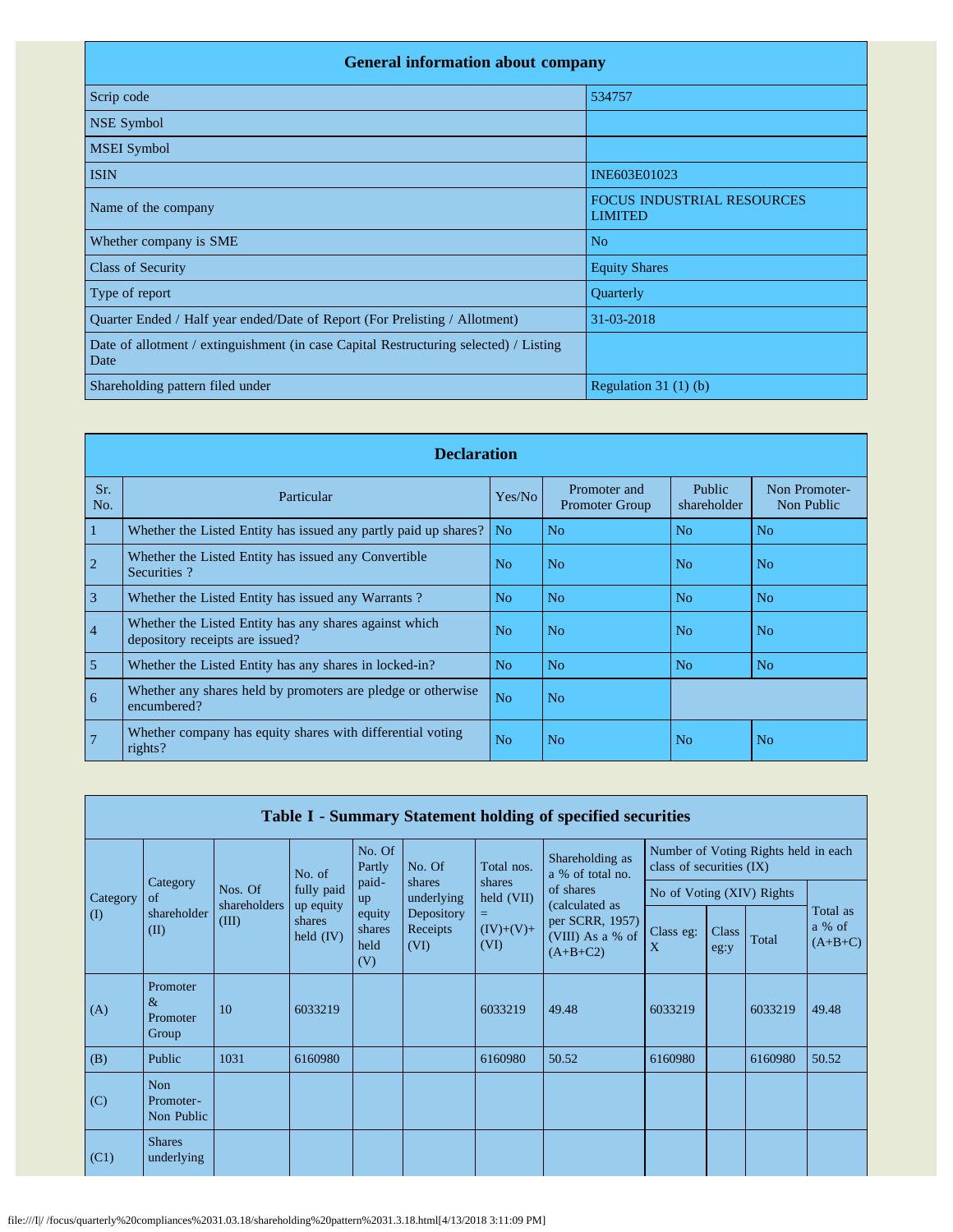|      | <b>DRs</b>                                            |      |          |  |          |     |          |              |  |
|------|-------------------------------------------------------|------|----------|--|----------|-----|----------|--------------|--|
| (C2) | <b>Shares</b><br>held by<br>Employee<br><b>Trusts</b> |      |          |  |          |     |          |              |  |
|      | Total                                                 | 1041 | 12194199 |  | 12194199 | 100 | 12194199 | 12194199 100 |  |

| Table I - Summary Statement holding of specified securities |                                                |                                                                                                                                                                         |                                                    |                                                                                          |                                                                                    |                                                         |            |                                                                               |                                |                                       |
|-------------------------------------------------------------|------------------------------------------------|-------------------------------------------------------------------------------------------------------------------------------------------------------------------------|----------------------------------------------------|------------------------------------------------------------------------------------------|------------------------------------------------------------------------------------|---------------------------------------------------------|------------|-------------------------------------------------------------------------------|--------------------------------|---------------------------------------|
| Category<br>$\rm(D)$                                        | Category<br>of<br>shareholder<br>(II)<br>(X)   | No. Of<br>No. of<br><b>Shares</b><br><b>Shares</b><br>Underlying<br>Underlying<br>Outstanding<br>Outstanding<br>convertible<br><b>Warrants</b><br>securities<br>$(X_i)$ |                                                    | No. Of Shares<br>Underlying<br>Outstanding<br>convertible                                | Shareholding, as a %<br>assuming full<br>conversion of<br>convertible securities ( | Number of<br>Locked in<br>shares (XII)                  |            | Number of<br><b>Shares</b><br>pledged or<br>otherwise<br>encumbered<br>(XIII) |                                | Number of<br>equity shares<br>held in |
|                                                             |                                                |                                                                                                                                                                         | securities and<br>No. Of<br>Warrants $(Xi)$<br>(a) | as a percentage of<br>diluted share capital)<br>$(XI)=(VII)+(X)$ As a<br>% of $(A+B+C2)$ | No.<br>(a)                                                                         | As a<br>$%$ of<br>total<br><b>Shares</b><br>held<br>(b) | No.<br>(a) | As a<br>$%$ of<br>total<br><b>Shares</b><br>held<br>(b)                       | dematerialized<br>form $(XIV)$ |                                       |
| (A)                                                         | Promoter<br>$\&$<br>Promoter<br>Group          |                                                                                                                                                                         |                                                    |                                                                                          | 49.48                                                                              |                                                         |            |                                                                               |                                | 6033219                               |
| (B)                                                         | Public                                         |                                                                                                                                                                         |                                                    |                                                                                          | 50.52                                                                              |                                                         |            |                                                                               |                                | 6160980                               |
| (C)                                                         | <b>Non</b><br>Promoter-<br>Non Public          |                                                                                                                                                                         |                                                    |                                                                                          |                                                                                    |                                                         |            |                                                                               |                                |                                       |
| (C1)                                                        | <b>Shares</b><br>underlying<br><b>DRs</b>      |                                                                                                                                                                         |                                                    |                                                                                          |                                                                                    |                                                         |            |                                                                               |                                |                                       |
| (C2)                                                        | Shares held<br>by<br>Employee<br><b>Trusts</b> |                                                                                                                                                                         |                                                    |                                                                                          |                                                                                    |                                                         |            |                                                                               |                                |                                       |
|                                                             | Total                                          |                                                                                                                                                                         |                                                    |                                                                                          | 100                                                                                |                                                         |            |                                                                               |                                | 12194199                              |

| Table II - Statement showing shareholding pattern of the Promoter and Promoter Group |                                                                                      |                       |                                                            |                                                                       |                                              |                                        |                                                                                                                                  |                                                                  |                      |         |                                                   |
|--------------------------------------------------------------------------------------|--------------------------------------------------------------------------------------|-----------------------|------------------------------------------------------------|-----------------------------------------------------------------------|----------------------------------------------|----------------------------------------|----------------------------------------------------------------------------------------------------------------------------------|------------------------------------------------------------------|----------------------|---------|---------------------------------------------------|
|                                                                                      |                                                                                      | Nos. Of               | No. of<br>fully paid<br>up equity<br>shares<br>held $(IV)$ | No.<br>Of<br>Partly<br>paid-<br>up<br>equity<br>shares<br>held<br>(V) |                                              | Total nos.                             | Shareholding<br>as a % of<br>total no. of<br>shares<br>(calculated<br>as per<br>SCRR.<br>1957) (VIII)<br>As a % of<br>$(A+B+C2)$ | Number of Voting Rights held in<br>each class of securities (IX) |                      |         |                                                   |
|                                                                                      | Category &                                                                           |                       |                                                            |                                                                       | No. Of<br>shares                             | shares                                 |                                                                                                                                  | No of Voting (XIV) Rights                                        |                      |         | Total                                             |
| Sr.                                                                                  | Name of the<br>Shareholders (I)                                                      | shareholders<br>(III) |                                                            |                                                                       | underlying<br>Depository<br>Receipts<br>(VI) | held (VII)<br>Ξ<br>$(IV)+(V)+$<br>(VI) |                                                                                                                                  | Class eg:<br>$\mathbf{X}$                                        | <b>Class</b><br>eg:y | Total   | as a %<br>$\sigma$ f<br>Total<br>Voting<br>rights |
| $\overline{A}$                                                                       | Table II - Statement showing shareholding pattern of the Promoter and Promoter Group |                       |                                                            |                                                                       |                                              |                                        |                                                                                                                                  |                                                                  |                      |         |                                                   |
| (1)                                                                                  | Indian                                                                               |                       |                                                            |                                                                       |                                              |                                        |                                                                                                                                  |                                                                  |                      |         |                                                   |
| (a)                                                                                  | Individuals/Hindu<br>undivided Family                                                | 10                    | 6033219                                                    |                                                                       |                                              | 6033219                                | 49.48                                                                                                                            | 6033219                                                          |                      | 6033219 | 49.48                                             |
| Sub-Total $(A)(1)$                                                                   |                                                                                      | 10                    | 6033219                                                    |                                                                       |                                              | 6033219                                | 49.48                                                                                                                            | 6033219                                                          |                      | 6033219 | 49.48                                             |
| (2)                                                                                  | Foreign                                                                              |                       |                                                            |                                                                       |                                              |                                        |                                                                                                                                  |                                                                  |                      |         |                                                   |
| Total Shareholding of<br>Promoter and Promoter                                       |                                                                                      | 10                    | 6033219                                                    |                                                                       |                                              | 6033219                                | 49.48                                                                                                                            | 6033219                                                          |                      | 6033219 | 49.48                                             |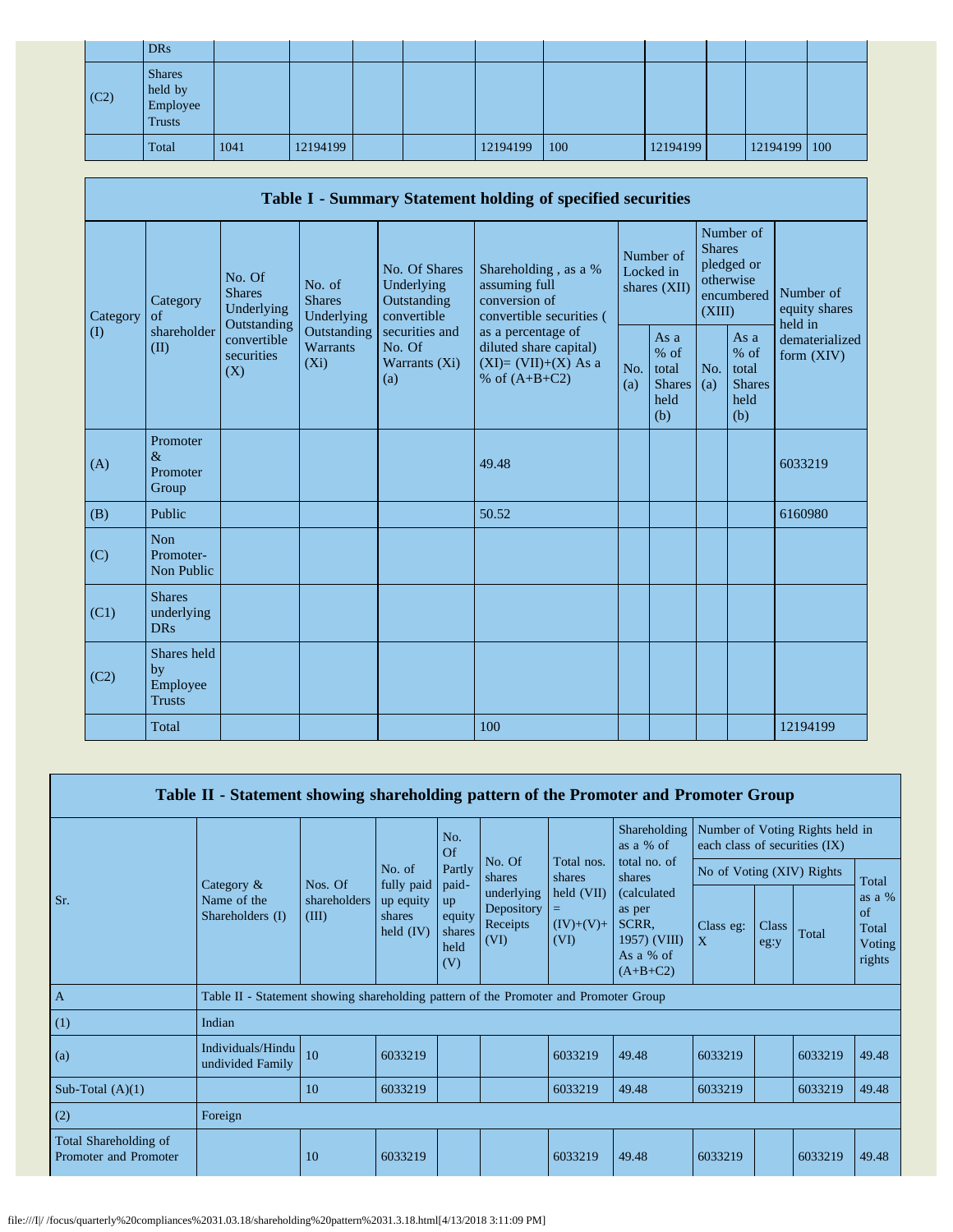| Group $(A)=(A)(1)+(A)(2)$                                         |                                                                                                                     |      |          |  |  |          |       |          |  |          |       |
|-------------------------------------------------------------------|---------------------------------------------------------------------------------------------------------------------|------|----------|--|--|----------|-------|----------|--|----------|-------|
| $\, {\bf B}$                                                      | Table III - Statement showing shareholding pattern of the Public shareholder                                        |      |          |  |  |          |       |          |  |          |       |
| (1)                                                               | <b>Institutions</b>                                                                                                 |      |          |  |  |          |       |          |  |          |       |
| (3)                                                               | Non-institutions                                                                                                    |      |          |  |  |          |       |          |  |          |       |
| (a(i))                                                            | Individuals -<br>i.Individual<br>shareholders<br>holding nominal<br>share capital up<br>to Rs. 2 lakhs.             | 866  | 1665351  |  |  | 1665351  | 13.66 | 1665351  |  | 1665351  | 13.66 |
| (a(ii))                                                           | Individuals - ii.<br>Individual<br>shareholders<br>holding nominal<br>share capital in<br>excess of Rs. 2<br>lakhs. | 47   | 2971438  |  |  | 2971438  | 24.37 | 2971438  |  | 2971438  | 24.37 |
| (e)                                                               | Any Other<br>(specify)                                                                                              | 118  | 1524191  |  |  | 1524191  | 12.5  | 1524191  |  | 1524191  | 12.5  |
| Sub-Total $(B)(3)$                                                |                                                                                                                     | 1031 | 6160980  |  |  | 6160980  | 50.52 | 6160980  |  | 6160980  | 50.52 |
| <b>Total Public</b><br>Shareholding<br>$(B)=(B)(1)+(B)(2)+(B)(3)$ |                                                                                                                     | 1031 | 6160980  |  |  | 6160980  | 50.52 | 6160980  |  | 6160980  | 50.52 |
| $\overline{C}$                                                    | Table IV - Statement showing shareholding pattern of the Non Promoter- Non Public shareholder                       |      |          |  |  |          |       |          |  |          |       |
| Total ( $A+B+C2$ )                                                |                                                                                                                     | 1041 | 12194199 |  |  | 12194199 | 100   | 12194199 |  | 12194199 | 100   |
| Total $(A+B+C)$                                                   |                                                                                                                     | 1041 | 12194199 |  |  | 12194199 | 100   | 12194199 |  | 12194199 | 100   |

| Table II - Statement showing shareholding pattern of the Promoter and Promoter Group |                                                      |                                       |                                                           |                                                                                           |                                        |                                                         |                                                                               |                                                       |                                       |
|--------------------------------------------------------------------------------------|------------------------------------------------------|---------------------------------------|-----------------------------------------------------------|-------------------------------------------------------------------------------------------|----------------------------------------|---------------------------------------------------------|-------------------------------------------------------------------------------|-------------------------------------------------------|---------------------------------------|
| Sr.                                                                                  | No. Of<br><b>Shares</b><br>Underlying<br>Outstanding | No. of<br><b>Shares</b><br>Underlying | No. Of Shares<br>Underlying<br>Outstanding<br>convertible | Shareholding, as a<br>% assuming full<br>conversion of<br>convertible securities          | Number of<br>Locked in<br>shares (XII) |                                                         | Number of<br><b>Shares</b><br>pledged or<br>otherwise<br>encumbered<br>(XIII) |                                                       | Number of<br>equity shares<br>held in |
|                                                                                      | convertible<br>securities<br>(X)                     | Outstanding<br>Warrants<br>$(X_i)$    | securities and<br>No. Of<br>Warrants (Xi)<br>(a)          | (as a percentage of<br>diluted share capital)<br>$(XI)=(VII)+(X) As$<br>a % of $(A+B+C2)$ | No.<br>(a)                             | As a<br>$%$ of<br>total<br><b>Shares</b><br>held<br>(b) | No.<br>(a)                                                                    | As a<br>% of<br>total<br><b>Shares</b><br>held<br>(b) | dematerialized<br>form $(XIV)$        |
| $\mathbf{A}$                                                                         |                                                      |                                       |                                                           | Table II - Statement showing shareholding pattern of the Promoter and Promoter Group      |                                        |                                                         |                                                                               |                                                       |                                       |
| (1)                                                                                  | Indian                                               |                                       |                                                           |                                                                                           |                                        |                                                         |                                                                               |                                                       |                                       |
| (a)                                                                                  |                                                      |                                       |                                                           | 49.48                                                                                     |                                        |                                                         |                                                                               |                                                       | 6033219                               |
| Sub-Total $(A)(1)$                                                                   |                                                      |                                       |                                                           | 49.48                                                                                     |                                        |                                                         |                                                                               |                                                       | 6033219                               |
| (2)                                                                                  | Foreign                                              |                                       |                                                           |                                                                                           |                                        |                                                         |                                                                               |                                                       |                                       |
| Total Shareholding of<br>Promoter and Promoter<br>Group $(A)=(A)(1)+(A)(2)$          |                                                      |                                       |                                                           | 49.48                                                                                     |                                        |                                                         |                                                                               |                                                       | 6033219                               |
| $\, {\bf B}$                                                                         |                                                      |                                       |                                                           | Table III - Statement showing shareholding pattern of the Public shareholder              |                                        |                                                         |                                                                               |                                                       |                                       |
| (1)                                                                                  | <b>Institutions</b>                                  |                                       |                                                           |                                                                                           |                                        |                                                         |                                                                               |                                                       |                                       |
| (3)                                                                                  | Non-institutions                                     |                                       |                                                           |                                                                                           |                                        |                                                         |                                                                               |                                                       |                                       |
| (a(i))                                                                               |                                                      |                                       |                                                           | 13.66                                                                                     |                                        |                                                         |                                                                               |                                                       | 1665351                               |
| (a(ii))                                                                              |                                                      |                                       |                                                           | 24.37                                                                                     |                                        |                                                         |                                                                               |                                                       | 2971438                               |
|                                                                                      |                                                      |                                       |                                                           |                                                                                           |                                        |                                                         |                                                                               |                                                       |                                       |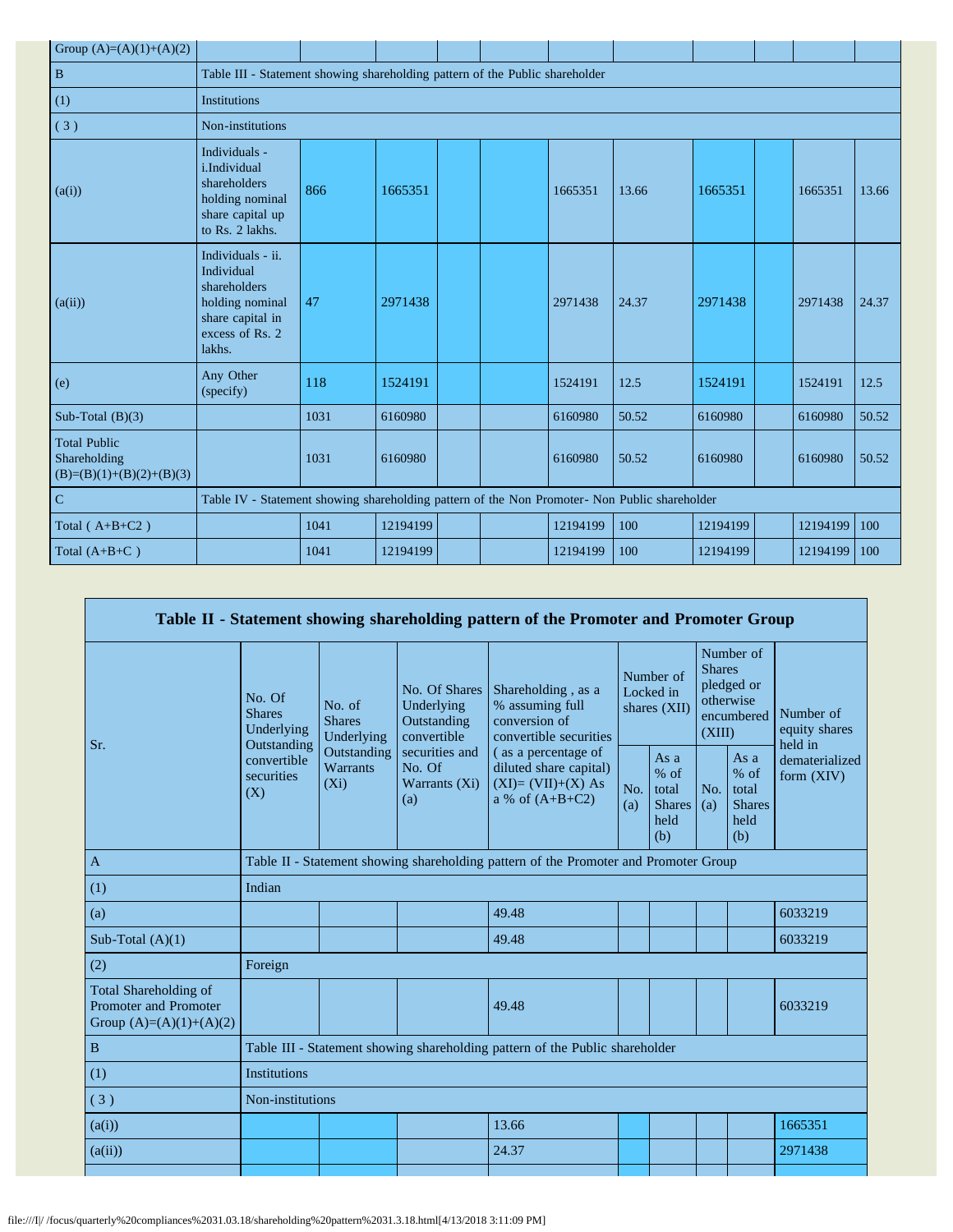| (e)                                                               |  | 12.5                                                                                          |  |  | 1524191  |
|-------------------------------------------------------------------|--|-----------------------------------------------------------------------------------------------|--|--|----------|
| Sub-Total $(B)(3)$                                                |  | 50.52                                                                                         |  |  | 6160980  |
| <b>Total Public</b><br>Shareholding<br>$(B)=(B)(1)+(B)(2)+(B)(3)$ |  | 50.52                                                                                         |  |  | 6160980  |
|                                                                   |  | Table IV - Statement showing shareholding pattern of the Non Promoter- Non Public shareholder |  |  |          |
| Total $(A+B+C2)$                                                  |  | 100                                                                                           |  |  | 12194199 |
| Total $(A+B+C)$                                                   |  | 100                                                                                           |  |  | 12194199 |

| <b>Individuals/Hindu undivided Family</b>                                                                            |                   |                      |              |                                 |              |              |                         |  |  |
|----------------------------------------------------------------------------------------------------------------------|-------------------|----------------------|--------------|---------------------------------|--------------|--------------|-------------------------|--|--|
| Searial No.                                                                                                          | 1                 | $\overline{2}$       | $\mathbf{3}$ | $\overline{4}$                  | 5            | 6            | $\overline{7}$          |  |  |
| Name of the<br>Shareholders (I)                                                                                      | Aanchal<br>Jindal | <b>Archit Jindal</b> | Kanika       | <b>Laxman Singh</b><br>Satyapal | Mamta Jindal | Meera Mishra | Pradeep Kumar<br>Jindal |  |  |
| PAN $(II)$                                                                                                           | <b>AIHPJ4158R</b> | AGNPJ5775G           | CPGPK3235J   | <b>AIDPS0821N</b>               | AEEPJ6955K   | AJBPM5839R   | AAIPJ8526A              |  |  |
| No. of fully paid<br>up equity shares<br>held (IV)                                                                   | 100000            | 1210000              | 8129         | 602014                          | 1095584      | 500000       | 3000                    |  |  |
| No. Of Partly<br>paid-up equity<br>shares held (V)                                                                   |                   |                      |              |                                 |              |              |                         |  |  |
| No. Of shares<br>underlying<br>Depository<br>Receipts (VI)                                                           |                   |                      |              |                                 |              |              |                         |  |  |
| Total nos. shares<br>held $(VII) =$<br>$(IV)+(V)+(VI)$                                                               | 100000            | 1210000              | 8129         | 602014                          | 1095584      | 500000       | 3000                    |  |  |
| Shareholding as a<br>% of total no. of<br>shares (calculated<br>as per SCRR,<br>1957) (VIII) As a<br>% of $(A+B+C2)$ | 0.82              | 9.92                 | 0.07         | 4.94                            | 8.98         | 4.1          | 0.02                    |  |  |
| Number of Voting Rights held in each class of securities (IX)                                                        |                   |                      |              |                                 |              |              |                         |  |  |
| Class eg:X                                                                                                           | 100000            | 1210000              | 8129         | 602014                          | 1095584      | 500000       | 3000                    |  |  |
| Class eg:y                                                                                                           |                   |                      |              |                                 |              |              |                         |  |  |
| Total                                                                                                                | 100000            | 1210000              | 8129         | 602014                          | 1095584      | 500000       | 3000                    |  |  |
| Total as a % of<br><b>Total Voting rights</b>                                                                        | 0.82              | 9.92                 | 0.07         | 4.94                            | 8.98         | 4.1          | 0.02                    |  |  |
| No. Of Shares<br>Underlying<br>Outstanding<br>convertible<br>securities (X)                                          |                   |                      |              |                                 |              |              |                         |  |  |
| No. of Shares<br>Underlying<br>Outstanding<br>Warrants (Xi)                                                          |                   |                      |              |                                 |              |              |                         |  |  |
| No. Of Shares<br>Underlying<br>Outstanding<br>convertible<br>securities and No.<br>Of Warrants (Xi)<br>(a)           |                   |                      |              |                                 |              |              |                         |  |  |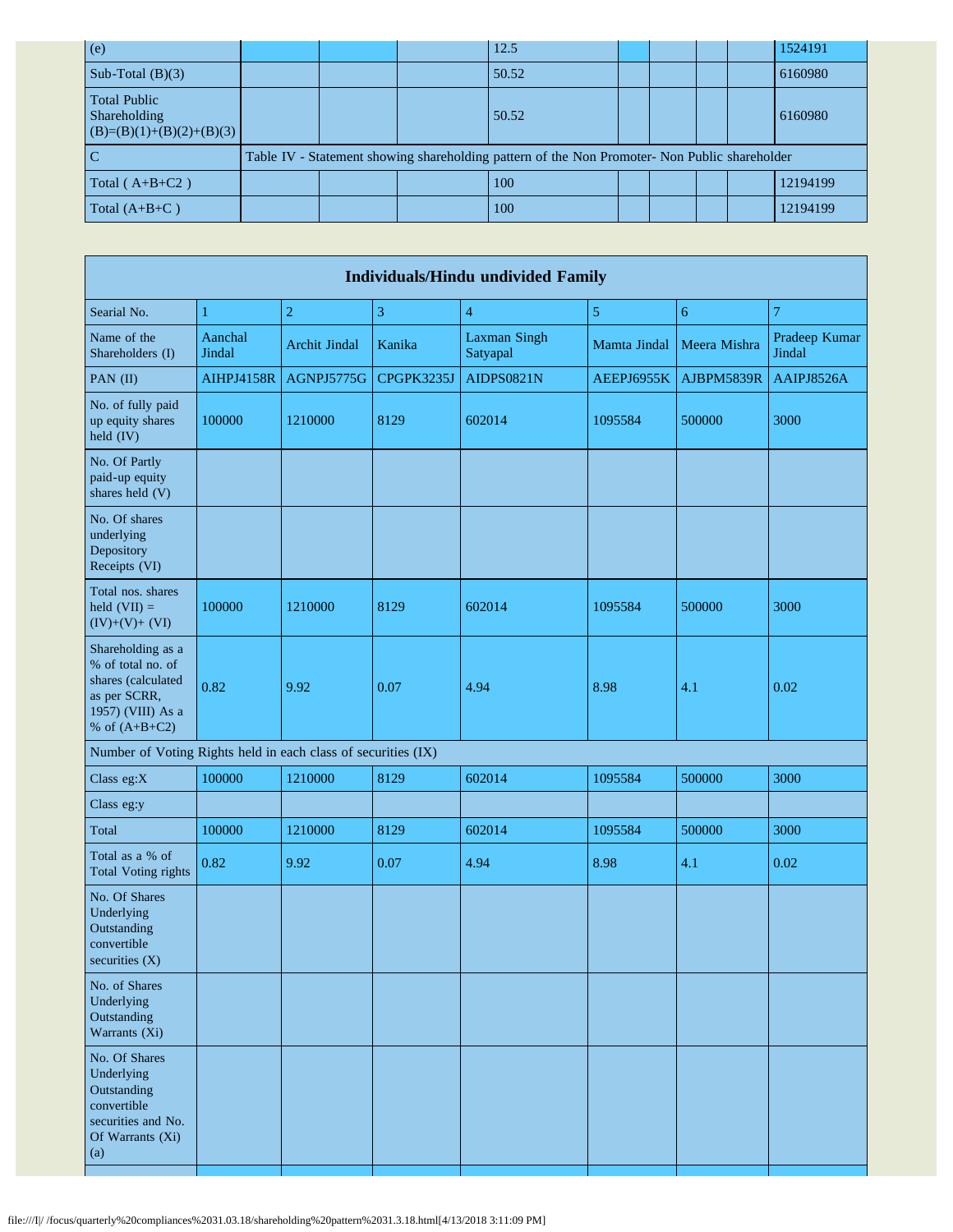| Shareholding, as a<br>% assuming full<br>conversion of<br>convertible<br>securities (as a<br>percentage of<br>diluted share<br>capital) $(XI)=$<br>$(VII)+(Xi)(a)$ As a<br>% of $(A+B+C2)$ | 0.82     | 9.92     | 0.07     | 4.94     | 8.98     | 4.1      | 0.02     |  |  |
|--------------------------------------------------------------------------------------------------------------------------------------------------------------------------------------------|----------|----------|----------|----------|----------|----------|----------|--|--|
| Number of Locked in shares (XII)                                                                                                                                                           |          |          |          |          |          |          |          |  |  |
| No. $(a)$                                                                                                                                                                                  |          |          |          |          |          |          |          |  |  |
| As a % of total<br>Shares held (b)                                                                                                                                                         |          |          |          |          |          |          |          |  |  |
| Number of Shares pledged or otherwise encumbered (XIII)                                                                                                                                    |          |          |          |          |          |          |          |  |  |
| No. $(a)$                                                                                                                                                                                  |          |          |          |          |          |          |          |  |  |
| As a % of total<br>Shares held (b)                                                                                                                                                         |          |          |          |          |          |          |          |  |  |
| Number of equity<br>shares held in<br>dematerialized<br>form (XIV)                                                                                                                         | 100000   | 1210000  | 8129     | 602014   | 1095584  | 500000   | 3000     |  |  |
| Reason for not providing PAN                                                                                                                                                               |          |          |          |          |          |          |          |  |  |
| Reason for not<br>providing PAN                                                                                                                                                            |          |          |          |          |          |          |          |  |  |
| Shareholder type                                                                                                                                                                           | Promoter | Promoter | Promoter | Promoter | Promoter | Promoter | Promoter |  |  |

| Individuals/Hindu undivided Family                                                                                   |            |            |                                 |                       |  |  |  |  |  |
|----------------------------------------------------------------------------------------------------------------------|------------|------------|---------------------------------|-----------------------|--|--|--|--|--|
| Searial No.                                                                                                          | 8          | 9          | 10                              |                       |  |  |  |  |  |
| Name of the<br>Shareholders (I)                                                                                      | Renu Jain  | S.k. Jain  | Pradeep Kumar Jindal & Sons HUF | Click here to go back |  |  |  |  |  |
| PAN $(II)$                                                                                                           | AFNPJ7112E | ACSPJ6904A | AAEHP9499O                      | Total                 |  |  |  |  |  |
| No. of fully paid<br>up equity shares<br>held (IV)                                                                   | 744364     | 802204     | 967924                          | 6033219               |  |  |  |  |  |
| No. Of Partly<br>paid-up equity<br>shares held (V)                                                                   |            |            |                                 |                       |  |  |  |  |  |
| No. Of shares<br>underlying<br>Depository<br>Receipts (VI)                                                           |            |            |                                 |                       |  |  |  |  |  |
| Total nos. shares<br>held $(VII) =$<br>$(IV)+(V)+(VI)$                                                               | 744364     | 802204     | 967924                          | 6033219               |  |  |  |  |  |
| Shareholding as a<br>% of total no. of<br>shares (calculated<br>as per SCRR,<br>1957) (VIII) As a<br>% of $(A+B+C2)$ | 6.1        | 6.58       | 7.94                            | 49.48                 |  |  |  |  |  |
| Number of Voting Rights held in each class of securities (IX)                                                        |            |            |                                 |                       |  |  |  |  |  |
| Class $eg:X$                                                                                                         | 744364     | 802204     | 967924                          | 6033219               |  |  |  |  |  |
| Class eg:y                                                                                                           |            |            |                                 |                       |  |  |  |  |  |
| Total                                                                                                                | 744364     | 802204     | 967924                          | 6033219               |  |  |  |  |  |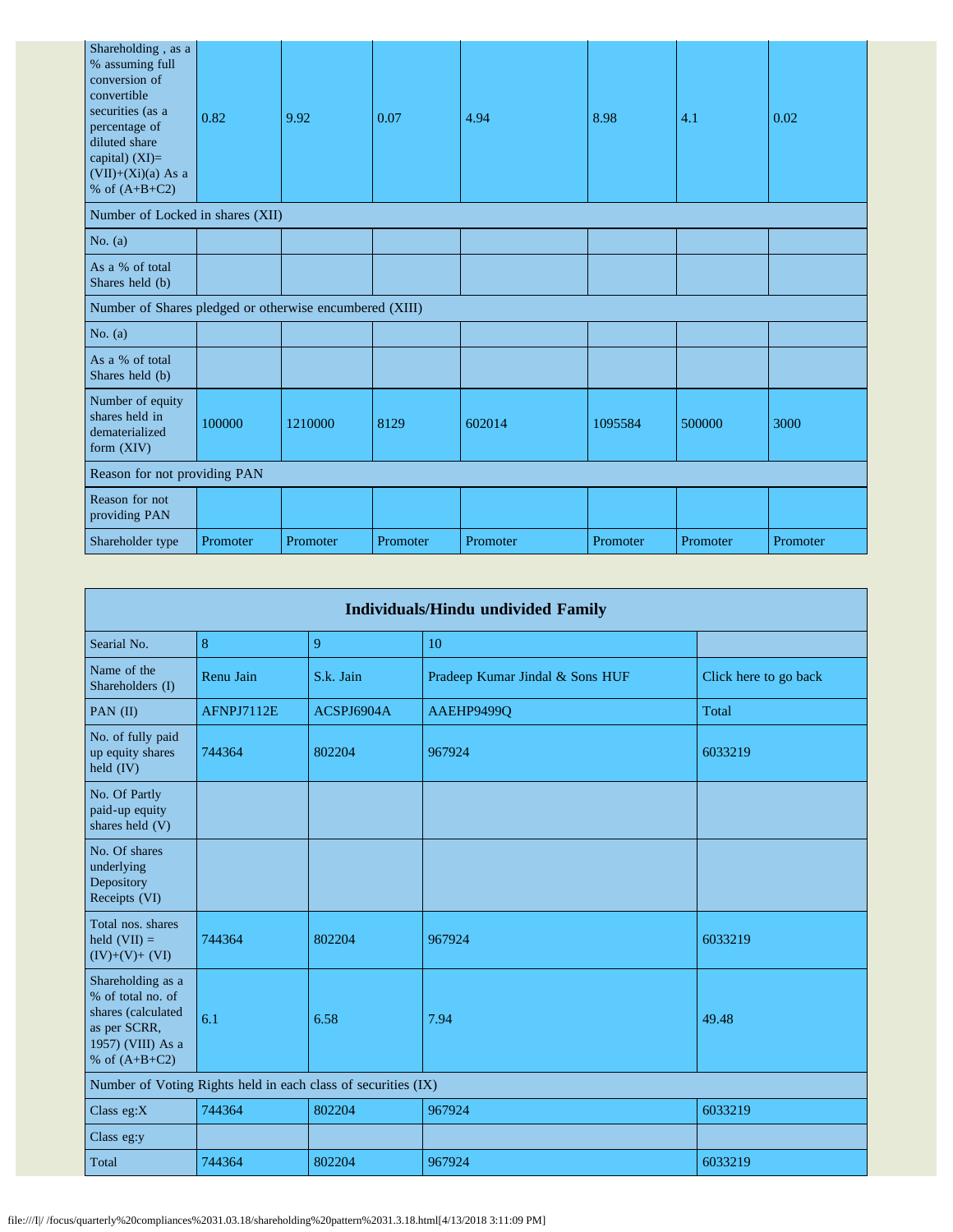| Total as a % of<br><b>Total Voting rights</b>                                                                                                                                            | 6.1      | 6.58     | 7.94     | 49.48   |  |  |
|------------------------------------------------------------------------------------------------------------------------------------------------------------------------------------------|----------|----------|----------|---------|--|--|
| No. Of Shares<br>Underlying<br>Outstanding<br>convertible<br>securities $(X)$                                                                                                            |          |          |          |         |  |  |
| No. of Shares<br>Underlying<br>Outstanding<br>Warrants (Xi)                                                                                                                              |          |          |          |         |  |  |
| No. Of Shares<br>Underlying<br>Outstanding<br>convertible<br>securities and No.<br>Of Warrants (Xi)<br>(a)                                                                               |          |          |          |         |  |  |
| Shareholding, as a<br>% assuming full<br>conversion of<br>convertible<br>securities (as a<br>percentage of<br>diluted share<br>capital) (XI)=<br>$(VII)+(Xi)(a)$ As a<br>% of $(A+B+C2)$ | 6.1      | 6.58     | 7.94     | 49.48   |  |  |
| Number of Locked in shares (XII)                                                                                                                                                         |          |          |          |         |  |  |
| No. $(a)$                                                                                                                                                                                |          |          |          |         |  |  |
| As a % of total<br>Shares held (b)                                                                                                                                                       |          |          |          |         |  |  |
| Number of Shares pledged or otherwise encumbered (XIII)                                                                                                                                  |          |          |          |         |  |  |
| No. $(a)$                                                                                                                                                                                |          |          |          |         |  |  |
| As a % of total<br>Shares held (b)                                                                                                                                                       |          |          |          |         |  |  |
| Number of equity<br>shares held in<br>dematerialized<br>form (XIV)                                                                                                                       | 744364   | 802204   | 967924   | 6033219 |  |  |
| Reason for not providing PAN                                                                                                                                                             |          |          |          |         |  |  |
| Reason for not<br>providing PAN                                                                                                                                                          |          |          |          |         |  |  |
| Shareholder type                                                                                                                                                                         | Promoter | Promoter | Promoter |         |  |  |

| Individuals - ii. Individual shareholders holding nominal share capital in excess of Rs. 2 lakhs. |                    |                     |             |              |                       |  |  |
|---------------------------------------------------------------------------------------------------|--------------------|---------------------|-------------|--------------|-----------------------|--|--|
| Searial No.                                                                                       |                    |                     |             |              |                       |  |  |
| Name of the<br>Shareholders (I)                                                                   | <b>Alok Bansal</b> | <b>Mukesh Gupta</b> | Nakul Bajaj | Trishla Jain | Click here to go back |  |  |
| PAN $(II)$                                                                                        | AIAPB2430R         | AAIPG2555L          | ANTPB8813A  | AAMPJ2164N   | Total                 |  |  |
| No. of fully paid<br>up equity shares<br>held $(IV)$                                              | 173000             | 157500              | 141120      | 445000       | 916620                |  |  |
| No. Of Partly<br>paid-up equity<br>shares held $(V)$                                              |                    |                     |             |              |                       |  |  |
|                                                                                                   |                    |                     |             |              |                       |  |  |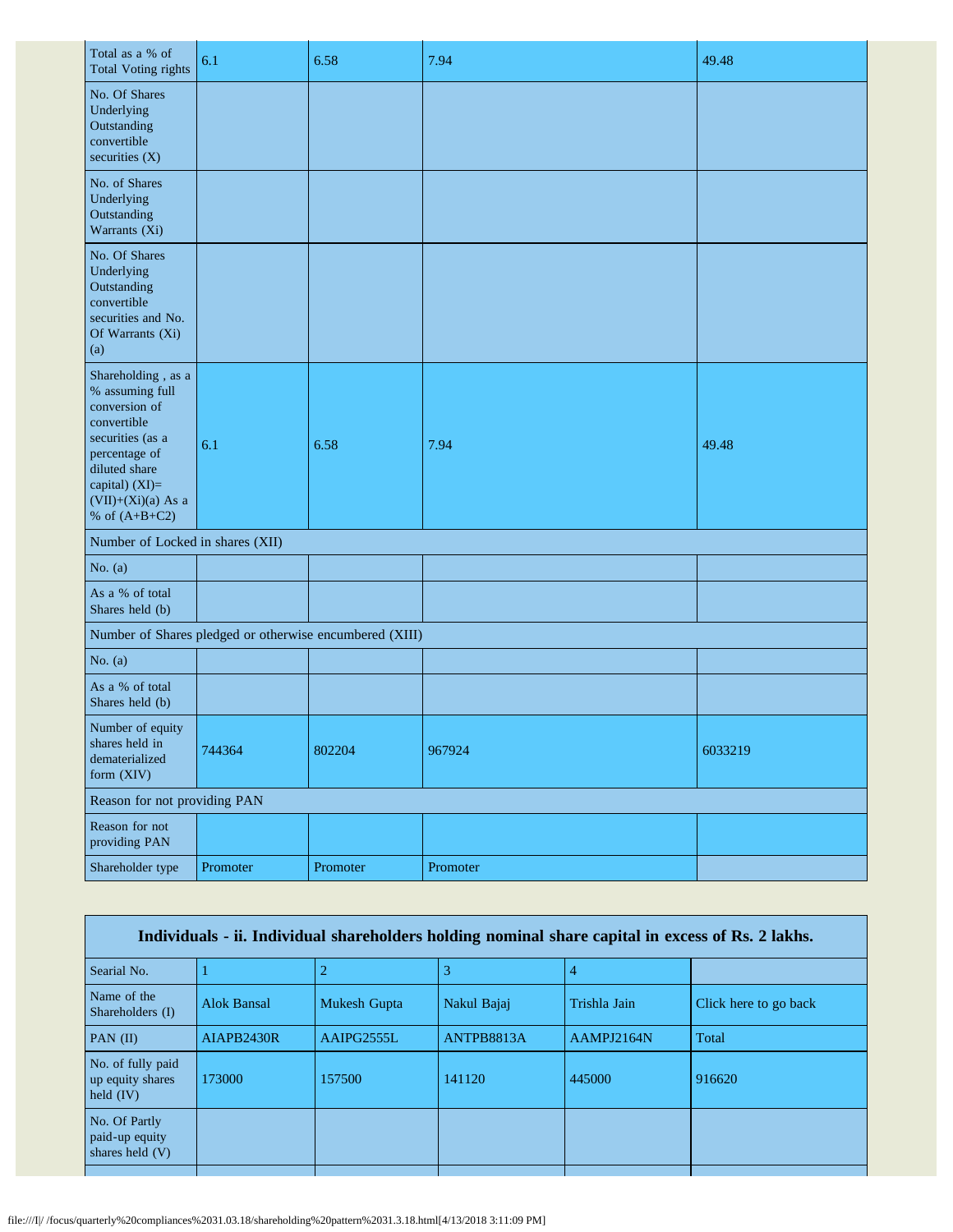| No. Of shares<br>underlying<br>Depository<br>Receipts (VI)                                                                                                                         |        |                                                               |        |        |        |  |  |
|------------------------------------------------------------------------------------------------------------------------------------------------------------------------------------|--------|---------------------------------------------------------------|--------|--------|--------|--|--|
| Total nos. shares<br>held $(VII) =$<br>$(IV)+(V)+(VI)$                                                                                                                             | 173000 | 157500                                                        | 141120 | 445000 | 916620 |  |  |
| Shareholding as a<br>% of total no. of<br>shares (calculated<br>as per SCRR,<br>1957) (VIII) As a<br>% of $(A+B+C2)$                                                               | 1.42   | 1.29                                                          | 1.16   | 3.65   | 7.52   |  |  |
|                                                                                                                                                                                    |        | Number of Voting Rights held in each class of securities (IX) |        |        |        |  |  |
| Class eg: X                                                                                                                                                                        | 173000 | 157500                                                        | 141120 | 445000 | 916620 |  |  |
| Class eg:y                                                                                                                                                                         |        |                                                               |        |        |        |  |  |
| Total                                                                                                                                                                              | 173000 | 157500                                                        | 141120 | 445000 | 916620 |  |  |
| Total as a % of<br><b>Total Voting rights</b>                                                                                                                                      | 1.42   | 1.29                                                          | 1.16   | 3.65   | 7.52   |  |  |
| No. Of Shares<br>Underlying<br>Outstanding<br>convertible<br>securities (X)                                                                                                        |        |                                                               |        |        |        |  |  |
| No. of Shares<br>Underlying<br>Outstanding<br>Warrants (Xi)                                                                                                                        |        |                                                               |        |        |        |  |  |
| No. Of Shares<br>Underlying<br>Outstanding<br>convertible<br>securities and No.<br>Of Warrants (Xi)<br>(a)                                                                         |        |                                                               |        |        |        |  |  |
| Shareholding, as a<br>% assuming full<br>conversion of<br>convertible<br>securities (as a<br>percentage of<br>diluted share<br>capital) (XI)=<br>(VII)+(X) As a %<br>of $(A+B+C2)$ | 1.42   | 1.29                                                          | 1.16   | 3.65   | 7.52   |  |  |
| Number of Locked in shares (XII)                                                                                                                                                   |        |                                                               |        |        |        |  |  |
| No. $(a)$                                                                                                                                                                          |        |                                                               |        |        |        |  |  |
| As a % of total<br>Shares held (b)                                                                                                                                                 |        |                                                               |        |        |        |  |  |
| Number of equity<br>shares held in<br>dematerialized<br>form (XIV)                                                                                                                 | 173000 | 157500                                                        | 141120 | 445000 | 916620 |  |  |
| Reason for not providing PAN                                                                                                                                                       |        |                                                               |        |        |        |  |  |
| Reason for not<br>providing PAN                                                                                                                                                    |        |                                                               |        |        |        |  |  |

**Any Other (specify)**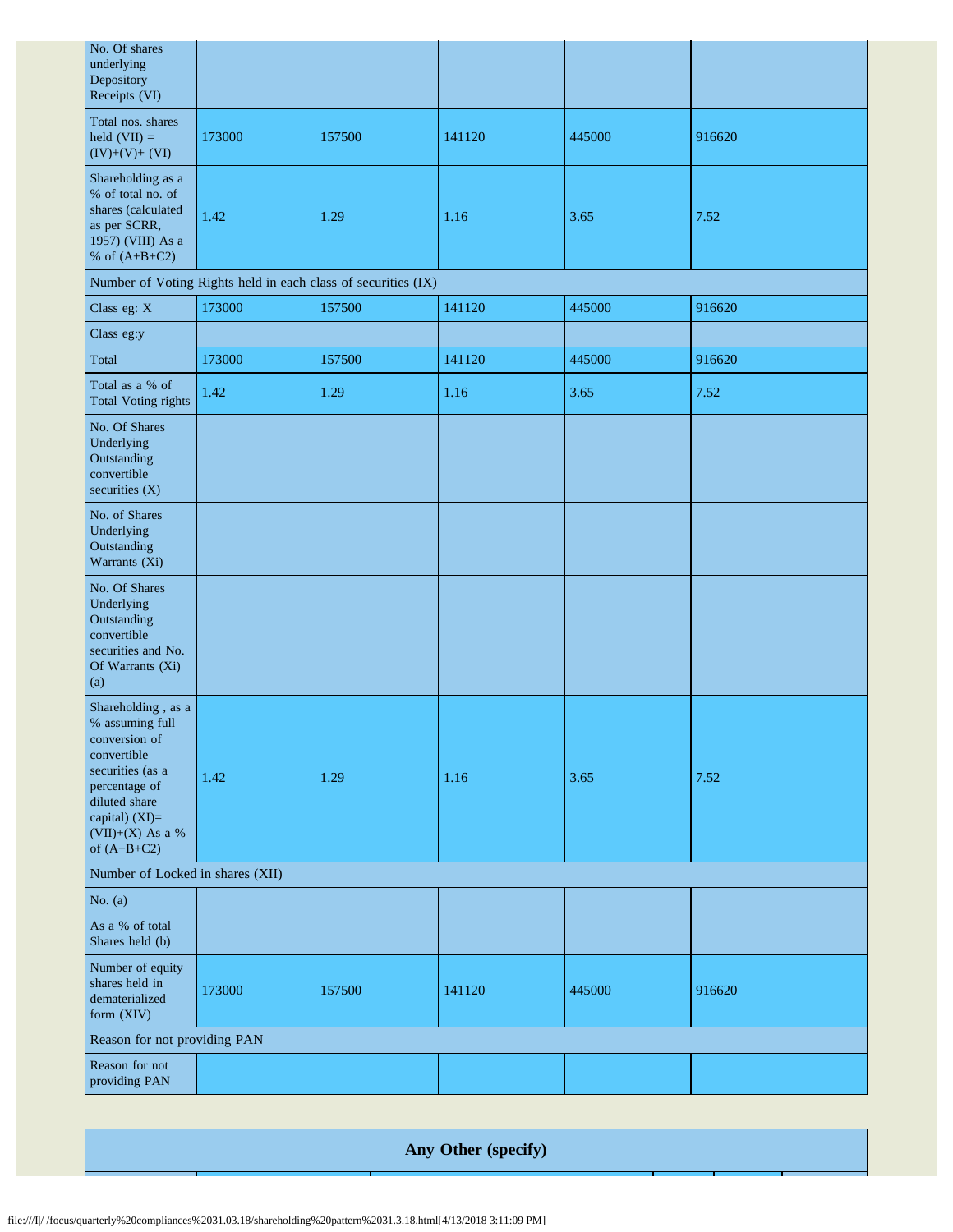| Searial No.                                                                                                                                                         | $\overline{c}$<br>$\mathbf{1}$                                |                                           | 3                            | $\overline{4}$ | $\mathfrak{S}$             |                          |
|---------------------------------------------------------------------------------------------------------------------------------------------------------------------|---------------------------------------------------------------|-------------------------------------------|------------------------------|----------------|----------------------------|--------------------------|
| Category                                                                                                                                                            | <b>Bodies Corporate</b>                                       | <b>Bodies Corporate</b>                   | Non-Resident<br>Indian (NRI) | <b>HUF</b>     | <b>Bodies</b><br>Corporate |                          |
| Category / More<br>than 1 percentage                                                                                                                                | More than 1 percentage of<br>shareholding                     | More than 1 percentage of<br>shareholding | Category                     | Category       | Category                   |                          |
| Name of the<br>Shareholders (I)                                                                                                                                     | <b>Decent Portfolio Services</b><br>Private Limited           | Globe Capital Market Ltd                  |                              |                |                            | Click here to<br>go back |
| PAN (II)                                                                                                                                                            | AAECD6843R                                                    | AAACG4267G                                |                              |                |                            | Total                    |
| No. of the<br>Shareholders (I)                                                                                                                                      | 1                                                             | $\mathbf{1}$                              | 3                            | 72             | 41                         | 116                      |
| No. of fully paid<br>up equity shares<br>held (IV)                                                                                                                  | 124748                                                        | 170000                                    | 6015                         | 410919         | 812509                     | 1229443                  |
| No. Of Partly<br>paid-up equity<br>shares held (V)                                                                                                                  |                                                               |                                           |                              |                |                            |                          |
| No. Of shares<br>underlying<br>Depository<br>Receipts (VI)                                                                                                          |                                                               |                                           |                              |                |                            |                          |
| Total nos. shares<br>held $(VII) =$<br>$(IV)+(V)+(VI)$                                                                                                              | 124748                                                        | 170000                                    | 6015                         | 410919         | 812509                     | 1229443                  |
| Shareholding as a<br>% of total no. of<br>shares (calculated<br>as per SCRR,<br>1957) (VIII) As a<br>% of $(A+B+C2)$                                                | 1.02                                                          | 1.39                                      | 0.05                         | 3.37           | 6.66                       | 10.08                    |
|                                                                                                                                                                     | Number of Voting Rights held in each class of securities (IX) |                                           |                              |                |                            |                          |
| Class eg: X                                                                                                                                                         | 124748                                                        | 170000                                    | 6015                         | 410919         | 812509                     | 1229443                  |
| Class eg:y                                                                                                                                                          |                                                               |                                           |                              |                |                            |                          |
| Total                                                                                                                                                               | 124748                                                        | 170000                                    | 6015                         | 410919         | 812509                     | 1229443                  |
| Total as a % of<br><b>Total Voting rights</b>                                                                                                                       | 1.02                                                          | 1.39                                      | 0.05                         | 3.37           | 6.66                       | 10.08                    |
| No. Of Shares<br>Underlying<br>Outstanding<br>convertible<br>securities $(X)$                                                                                       |                                                               |                                           |                              |                |                            |                          |
| No. of Shares<br>Underlying<br>Outstanding<br>Warrants (Xi)                                                                                                         |                                                               |                                           |                              |                |                            |                          |
| No. Of Shares<br>Underlying<br>Outstanding<br>convertible<br>securities and No.<br>Of Warrants (Xi)<br>(a)                                                          |                                                               |                                           |                              |                |                            |                          |
| Shareholding, as a<br>% assuming full<br>conversion of<br>convertible<br>securities (as a<br>percentage of<br>diluted share<br>capital) (XI)=<br>$(VII)+(X)$ As a % | 1.02                                                          | 1.39                                      | 0.05                         | 3.37           | 6.66                       | 10.08                    |